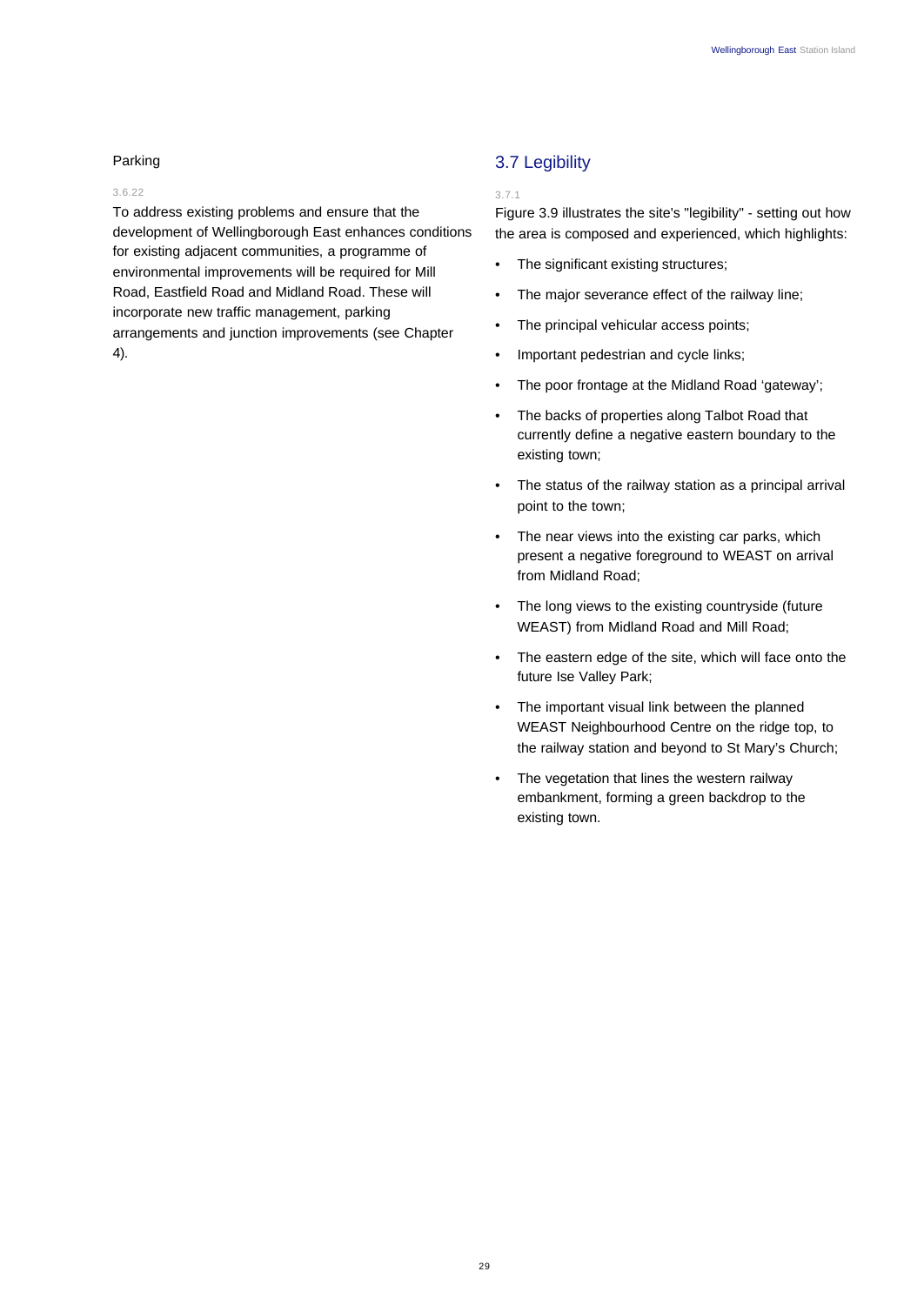

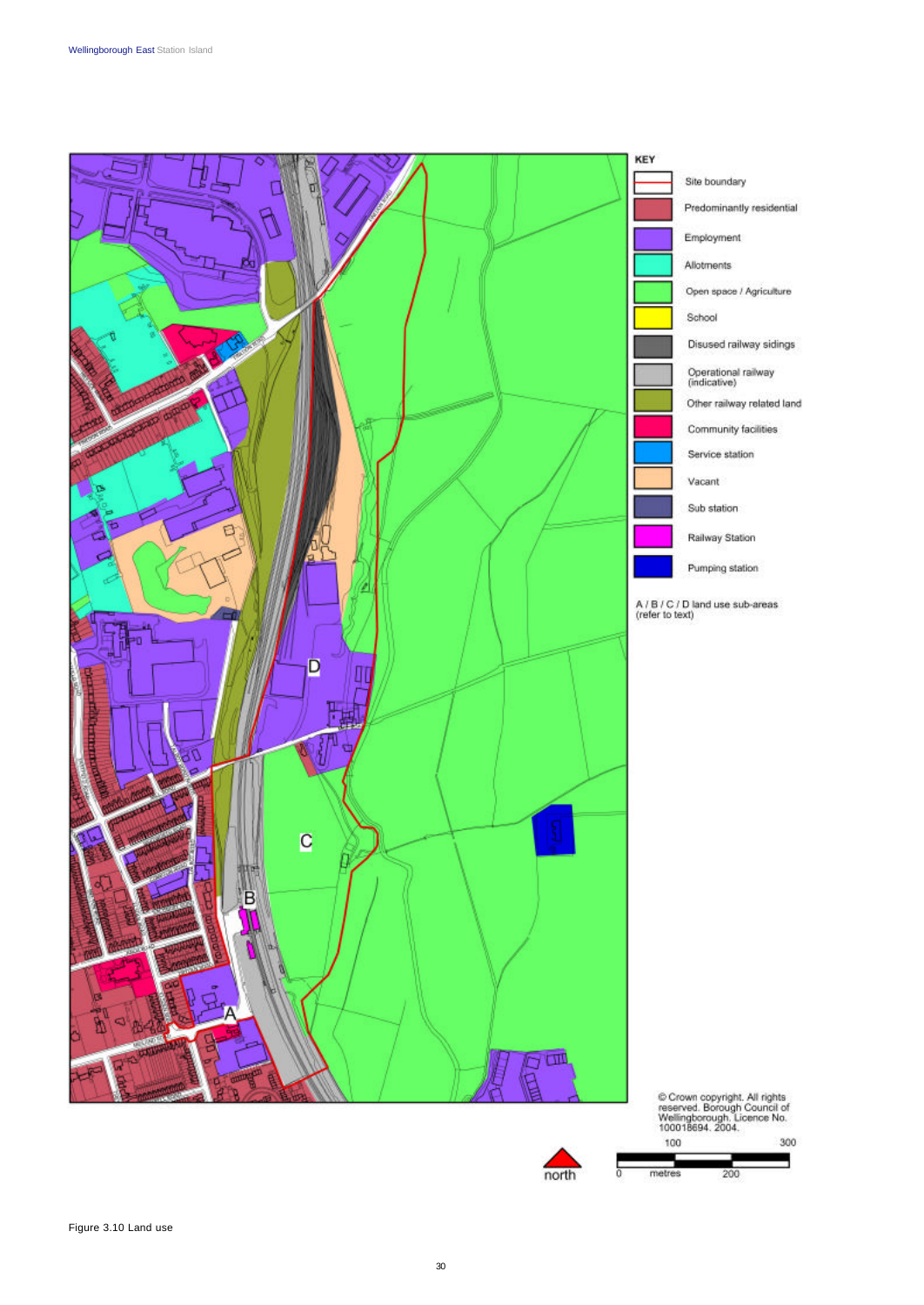# 3.8 Existing land use

### 3.8.1

As indicated in Figure 3.10, there are four discernibly different sub-areas of land use at present within the site:

- A The uses marking the end of Midland Road, namely the former Higgins' Builders Yard - and beyond the site's formal boundary 'The Station' public house and neighbouring properties, which are flanked by the predominantly residential Castle Ward community;
- B The railway station and its immediate environs, including the two adjacent car parks;
- C Station Island (South), which is largely open agricultural land, with Riverside House and adjacent industrial / residential properties fronting Mill Road at its southern end;
- D Station Island (North) which extends north of the new Midland Road crossing and comprises:
	- Riverside House and adjacent industrial properties fronting Mill Road at its southern end
	- the Mill Road Industrial Estate premises
	- the locomotive shed and more modern structure north of this, both used for warehousing, and the redundant railway sidings
	- the scrubland running alongside the western edges of the Ise Valley, above the flood plain

## 3.8.2

Taking the wider view, the area's community facilities will largely be provided in the adjacent Castle Ward and Town Centre, as well as the proposed Wellingborough East Neighbourhood Centre - emphasising the need for direct, attractive and comfortable routes between the site and these destinations.

## 3.8.3

It also of critical importance that building and landscape design of Station Island's eastern edge establishes a positive relationship with the Ise Valley, which is to be landscaped as the new Ise Valley Park (see Chapter 4).

# 3.9 Land ownership and tenure

### 3.9.1

In the main, the site is owned by the WEAST landowners' consortium with the exception of two clusters of individual private landholdings.

3.9.2

The two locomotive sheds are currently leased by Network Rail to 'Key Area Logistics'. The northern-most shed and the elongated stretch of land leading up to it is on a long lease, and the southern-most shed on a short lease.

# 3.10 Property market

#### 3.10.1

Property market studies undertaken as part of the wider Wellingborough East make it clear that:

- demand for private housing is projected to continue rising;
- a significant need has been established for different types of 'affordable housing', whether social rented, shared ownership of low-cost market housing (see Housing Need Survey, 2001);
- office-related employment forecasts predict a significant rise in the number of people employed in these sectors by 2016. Banking, finance and insurance, for instance, is set to grow by 4.6% over the period and public administration, education and health by some 2.9% in relation to an overall employment growth of 2.3%<sup>1</sup>.
- Forecasts of high tech employment land requirements in Wellingborough predict demand for high tech floorspace to rise by an annual average of 5.0% from 32,480m2 in 2000 to a high of 70,711 m2 by 2016<sup>2</sup>. It is important that WEAST provides sufficient floorspace for these types of uses, as they will underpin the future strength of the Wellingborough economy.
- Demand for B8 warehousing / distribution uses is likely to continue.
- It is considered likely that demand for a range of other commercial facilities appropriate to Station Island (an hotel, other small-scale shops, a pub, restaurant etc.) is likely to grow as Wellingborough East builds out.

1 + 2 Wellingborough East Major Brownfield Sites Redevelopment Feasibility Study - Atkins/Lambert Smith Hampton, July 2003.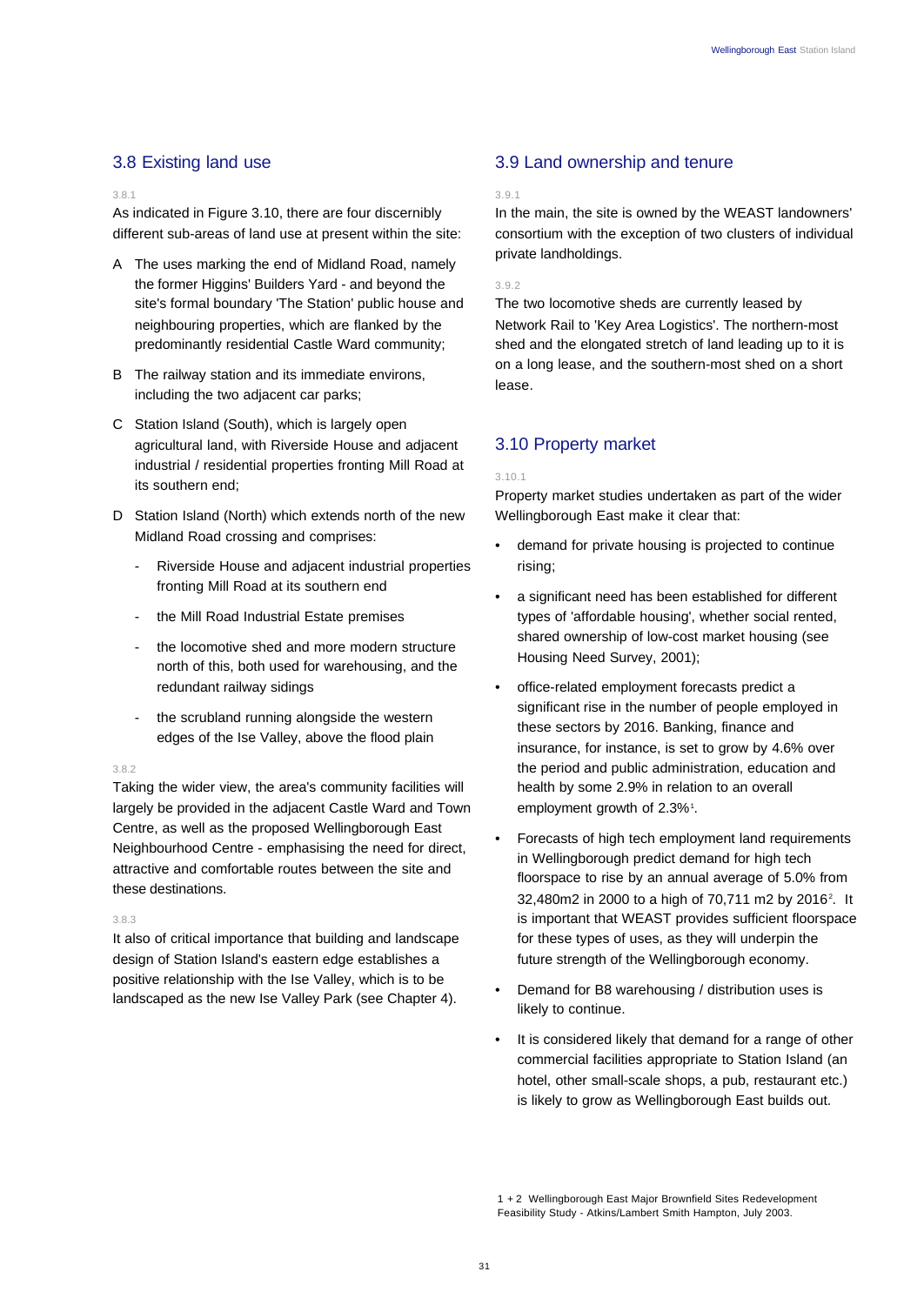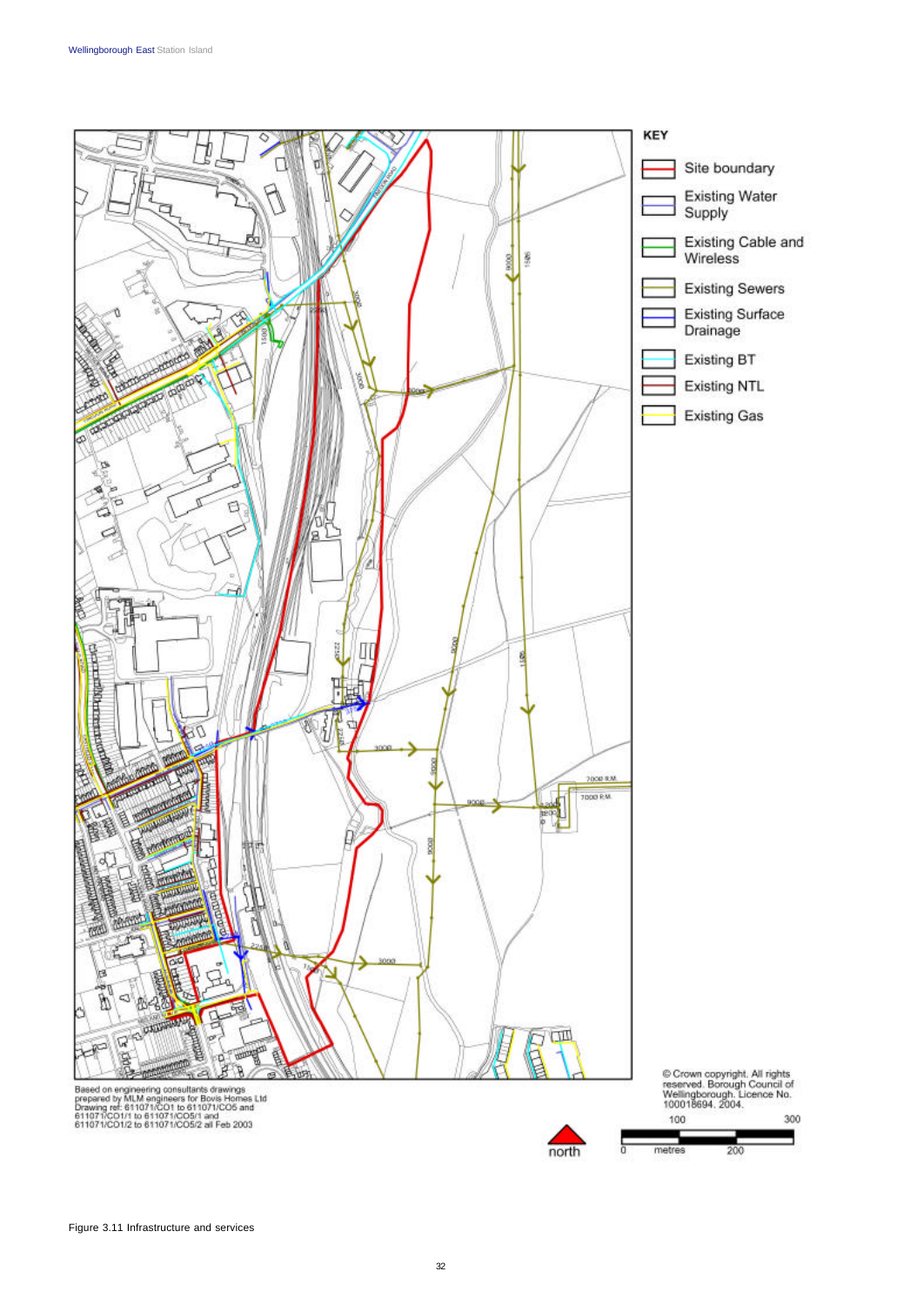## 3.11 Infrastructure and services

#### 3.11.1

Existing utility provision is illustrated in Figure 3.11. Other than illustrating service routing along principal streets, it also highlights the existence of major sewers traversing the eastern fringes of the northern half of Station Island, and the southernmost tip.

#### 3.11.2

Anglian Water advises that significant investment in water and sewerage infrastructure will be required and that an investigation of requirements will be undertaken once firm proposals are received. This will be undertaken as part of the Outline Planning Application review process.

### 3.11.3

Development must be in accordance with an agreed drainage strategy for Wellingborough East and sewers must be kept in the public highway or public open space. The site drains eastwards into the Ise. 'Sustainable Urban Drainage System' (SUDS) techniques will be needed to ensure sensitive discharge of surface-water run-off into the Ise Valley flood plain (see Chapter 4).

#### 3.11.4

The nearest waste recycling centre is located besides the Hindu Centre on Highfield Road. The new development will need to make provision for a new facility within the scheme.

## 3.12 SWOT Summary

### 3.12.1

Strengths, Weaknesses, Opportunities and Threats are summarised below:

#### **Strengths**

- A strategic location within Wellingborough the hinge between the existing town and its eastward expansion;
- A gateway status reinforced by the existence of the railway station and to a lesser extent Finedon Road
- Eastern views of the Ise Valley, proposed as the location for a new Ise Valley Park
- The existing 'sustainability infrastructure' including bus link and attractive listed railway station buildings
- The interesting 'island' topography
- The long views out to WEAST from Midland Road

### **Weaknesses**

- The unsightly and under-used land and property at the eastern ends of Midland Road, providing negative features at important gateway points to Wellingborough East.
- The site at present serves as a marginal transitional edge to the town
- The existence of the railway line, which has a major severance impact and significant train noise
- Potentially unstable ground condition in former ironstone quarry area and pockets of potentially high contamination risk
- The constrained pedestrian and vehicular site access
- The industrial-related uses at the eastern end of Mill Road, creating HGV movement conflicts with the Castle Ward community and occupying a strategic gateway site
- The exposed rear fences of Talbot Road, creating a negative eastern edge to the existing town
- The existence of a series of sewers provides a constraint on layout

### **Opportunities**

- To create a Public Transport Interchange that provides a seamless transfer between bus, train and other transport services
- To make the most of the 'island' site characteristics to create a place of real stature and prominence
- Land availability to establish a comprehensive plan that can be implemented
- Potential to create a high quality development that serves as an exemplar of sustainable regeneration in practice
- Property demand to stimulate development
- Land owner interest in bringing forward development
- Commitment and investment from public sector

### **Threats**

- Low-grade development continues, dragging the overall quality of the area downwards
- Low investment fails to unlock true opportunities
- Unsympathetic low quality development fails to capitalise on potential
- Increased run-off will aggrevate flooding without SUDS measures
- Potential existence of archaeological remains constrains development (as yet undetermined)